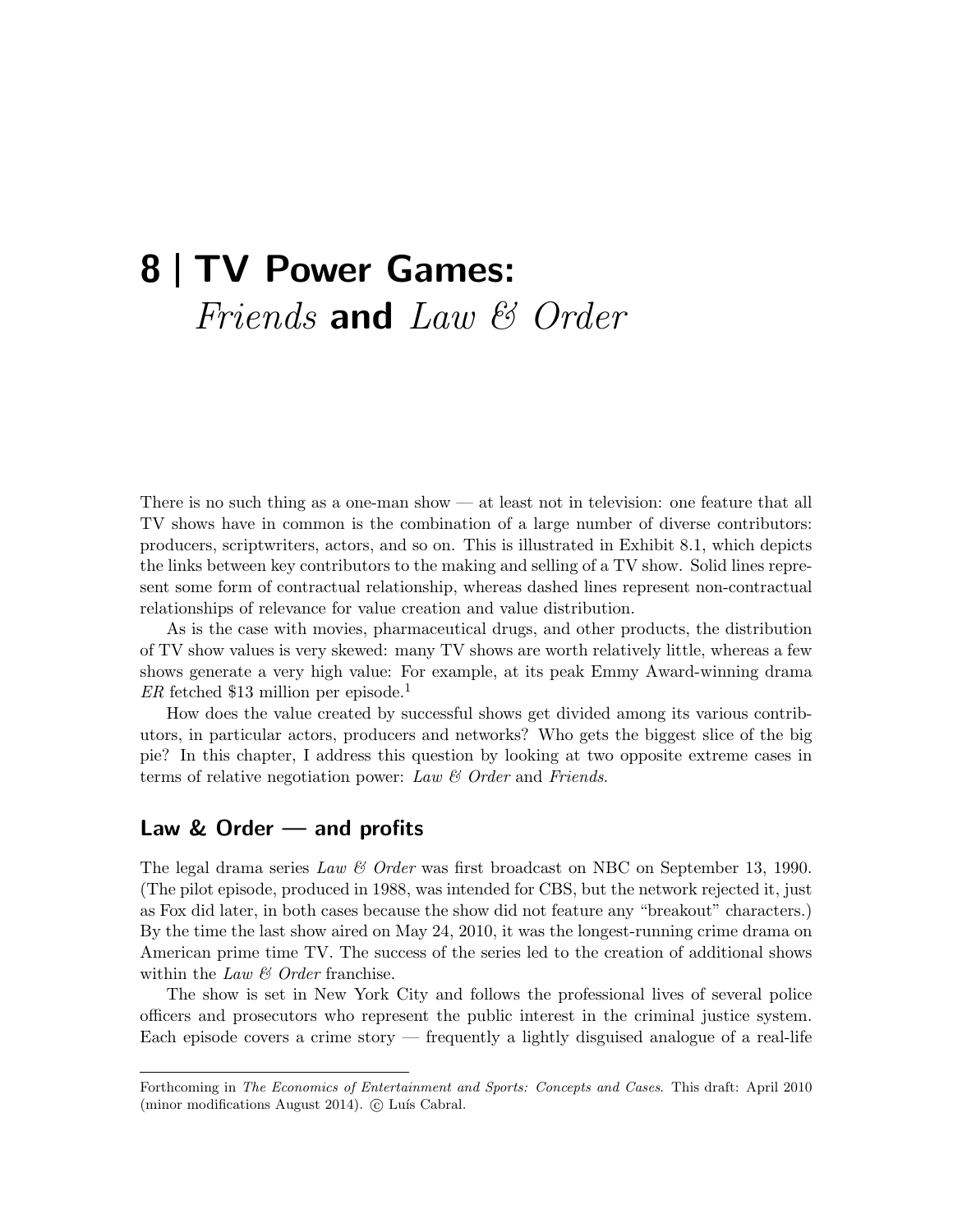#### Figure 8.1

A simplified description of a TV show value chain



### case.<sup>2</sup>

In order to understand the success of Law  $\mathcal C$  Order, one needs to become acquainted with its creator, Dick Wolf. Most television creative talent think of themselves as artists. Wolf, in turn, thinks of himself primarily as a businessman. He even dresses like a network executive in well tailored suits rather than the more common blue jeans and black T-shirt that one associates with creative talent. "We're in show business. No show, no business but it is a business," he is wont to say.<sup>3</sup>

One of the distinctive features of Law  $\mathcal{C}$  Order's business model is that the show is centered on the plot, rather than on the actors. The secret of the show's success, according to Wolf: "It's the writing, stupid." He explains:

The show is strong enough in its construct that the play is the thing. It's like, wait a second. This should be possible. You know, how many people have played Hamlet?<sup>2</sup>

What is the "play" in Law  $\mathcal{C}$  Order? Basically, cops track someone down and arrest him or her in the first half-hour; and then prosecutors do their job in the second. The show has a documentary feel to it: there are a lot of hand-held camera shots and virtually no action scenes.

There are no shots of the cops getting out of the car and going into a building. We cut from meat to meat. The ideal 'Law and Order' cut is somebody saying, 'I don't know what happened that night. Louie left at 10 o'clock.' Cut to Louie with the two cops: 'So, Louie, where'd you go at  $10:05$ <sup>2'4</sup>

More important, virtually nothing is known about the six main characters. The show is about police investigation and public prosecution, not character development. One downside of this approach is that, between cops and lawyers and suspect criminals, "we have 30 or 40 speaking parts per episode, three to five times what most shows have." This is one of the advantages of filming in New York ("there are more really good actors you've never heard of than you'll find anywhere"), although it comes at a cost: an extra \$75,000 to \$80,000 per episode, mostly due to labor costs.<sup>4</sup>

Since the show is not centered on the characters, cast changes are easy to implement — and indeed take place quite frequently: since 1992, every one of the main characters has been replaced at least once, sometimes three or four times.<sup>3</sup> For example, in 2004 Annie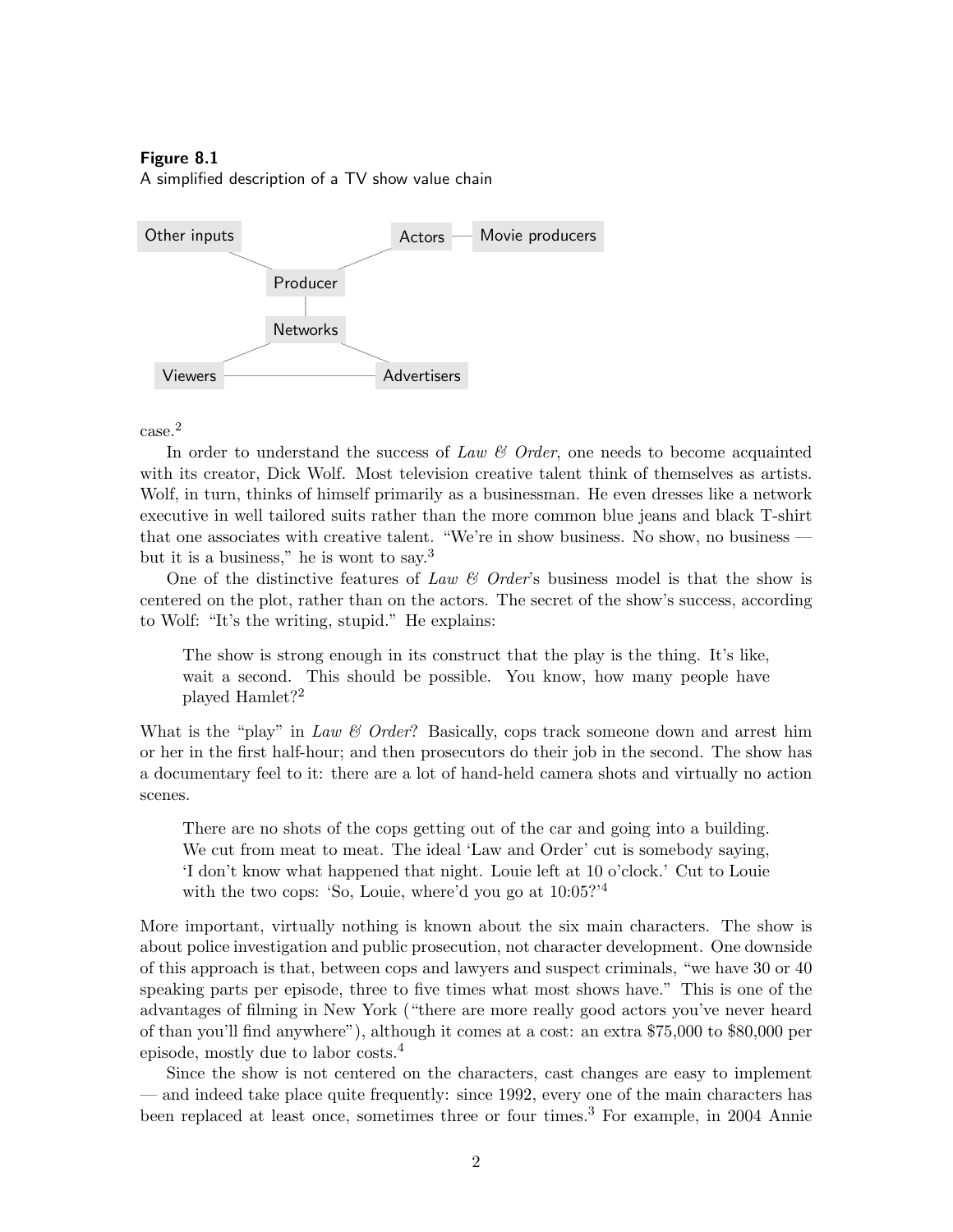

Annie Parisse played Alexandra Borgia on 33 episodes of Law & Order starting in 2005. She made her final appearance in the May 17, 2006, season finale, in which her character is killed.

Parisse, one of the leading actresses, announced she wanted to pursue a movie career. Wolf's reaction was typical: "It was: Oh, thank you for coming in early. You don't mind if we kill you, do you?'" In fact, in the season's last episode Ms. Parisse's character ends up "dead in the trunk of a car, a casualty of a drug-and-murder investigation left unresolved in anticipation of next season."<sup>5</sup> Appropriately, Ms. Parisse was replaced by Alana De La Garza, whose character on CSI: Miami had been killed the previous season.

Wolf and Universal Studios (the show's producing studio) have a strong negotiation power with respect to both actors and the networks. In June 2003, Universal proposed a three-year package deal to NBC reported to be worth \$550 million a year (for the three Law  $\mathcal{C}$  Order franchise series). While the exact value was not revealed, \$550 is "the low end of the ballpark," according to Wolf. "Even at the low end, this was the most expensive negotiation in the history of television."<sup>3</sup>

In 2006, as the show started to show signs of wearing out after almost 400 episodes, NBC considered discontinuing either or both Law  $\mathcal{C}$  Order and Criminal Intent. For Wolf, cancelation of the original show would mean the end of a dream he'd pursued for several years: that his series would top Gunsmoke as the longest-running entertainment series in prime-time history."<sup>6</sup> At stake was also a long-term relationship between Wolf and NBC executives Marc Graboff and Jeff Zucker. According to Wolf,

Jeff and I speak all the time. Marc and I speak all the time. It's a long-term Catholic marriage. There's some stuff being thrown around in the kitchen, but everybody's being rational.

Eventually, NBC decided to maintain all three shows.<sup>6</sup>

## Hold-up: Friends indeed

The American situation comedy *Friends*, created by David Crane and Marta Kauffman, premiered on NBC on September 22, 1994. The series, which revolves around a group of friends living in Manhattan, was executive produced by Kevin Bright, Marta Kauffman,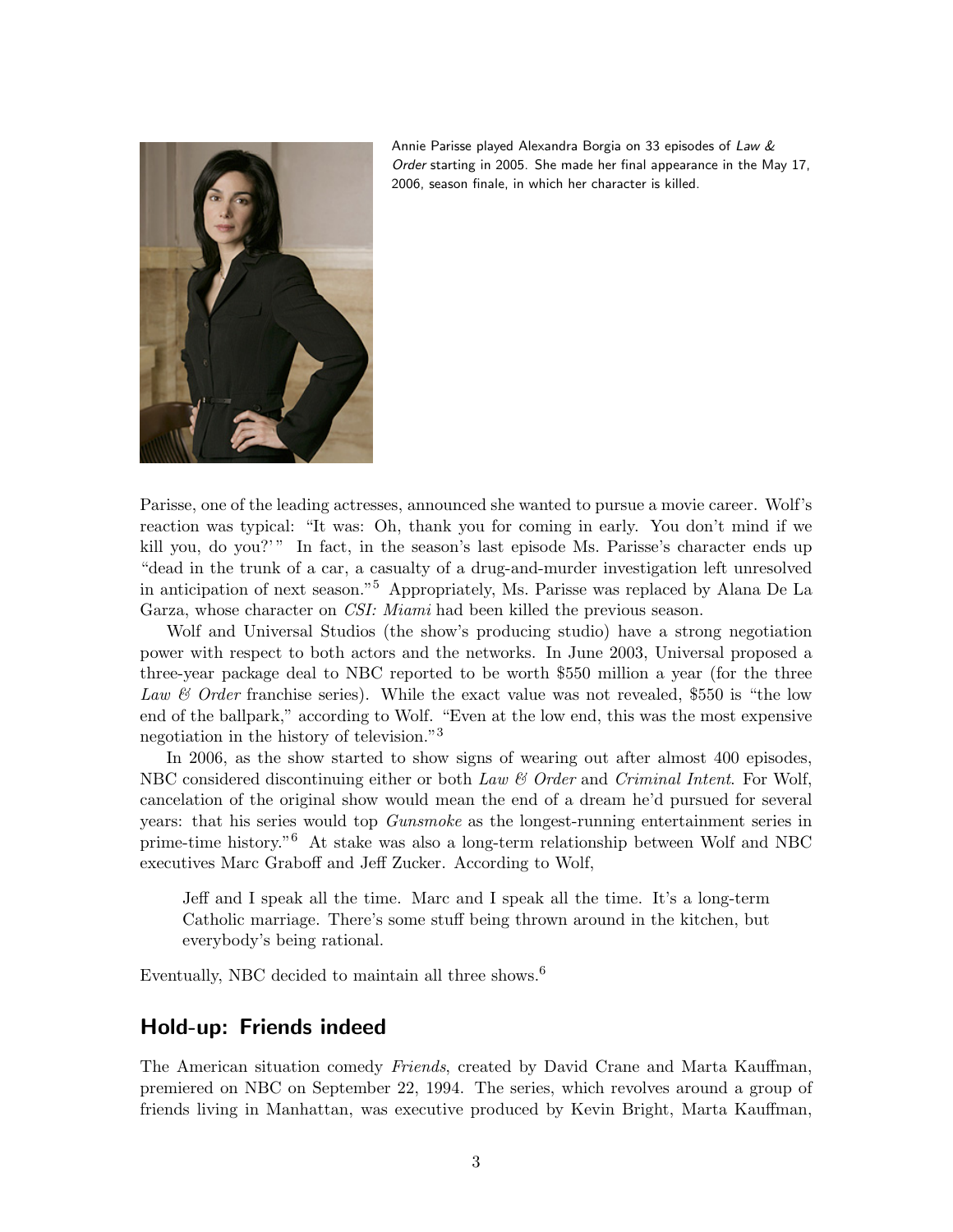

Promotional cast photo for the first season of Friends. From left to right, Matt LeBlanc as Joey Tribbiani, Lisa Kudrow as Phoebe Buffay, Courteney Cox Arquette as Monica Geller, Jennifer Aniston as Rachel Green, David Schwimmer as Ross Geller and Matthew Perry as Chandler Bing

David Crane and Greg Malins in association with Warner Brothers Television (WBTV). The cast of Friends consisted of six main actors: Courteney Cox, Jennifer Aniston, David Schwimmer, Matthew Perry, Matt LeBlanc and Lisa Kudrow.

Filming for the series took place at WB Studios in Burbank, California in front of a live audience. Although initially scheduled for up to five seasons, the show ended up running for ten seasons on NBC. The series finale was aired on May 6, 2004 and watched by 52.5 million American viewers. It was the fourth most-watched series finale in TV history, only behind MASH, Cheers and Seinfeld.<sup>7</sup>

Initially, NBC agreed to pay WBTV \$1 million per episode of Friends. WBTV, in turn, agreed to pay each actor \$22,500 per episode as part of a five-year deal ("the equivalent of minimum wage for relative unknowns in a new show"). Before the start of the second season, the salary per episode was increased to \$40,000.<sup>8</sup>

By the end of the second season, it was clear that Friends was a great success. NBC was selling a 30-second spot on the show for a half-million dollars. Not surprisingly, the actors thought they could get a bigger slice of the pie: in June 1996, the cast banded together and demanded an increase to \$100,000 per actor per episode plus a percentage of the series' profits from syndication.<sup>9</sup> There is nothing unusual about actors asking for contract renegotiation. What was peculiar about *Friends* was a group of actors banding together at the negotiations table; and the fact the whole process was given so much publicity (normally, this type of negotiations are done behind closed doors). Ironically, Warner Brothers consciously built the group as an ensemble, originally allowing only full group interviews and pictures.<sup>9</sup>

WB made an initial counter-offer of \$75,000.<sup>10</sup> Meanwhile, the actors' position was somewhat weakened by internal divisions: David Schwimmer, who played Ross on the show, was against signing for a sixth season.<sup>11</sup> Eventually, an agreement was reached whereby the cast agreed on extending the run to a sixth year in exchange for an increasing salary scale during seasons three to six: \$75,000, \$85,000, \$100,000, and \$120,000.<sup>12</sup> At the end of the third season, in August 1997, WB and NBC renegotiated the first-run fee to \$3 million per episode, a three-fold increase.<sup>13</sup>

By its sixth season, Friends was the No. 1 comedy in primetime television, averaging a 10.3 Nielsen rating among adults 18 to 49 and 20.4 million viewers.<sup>14</sup> (See Exhibit 8.2 for the evolution of the show's viewership.) As the season was coming to an end, in May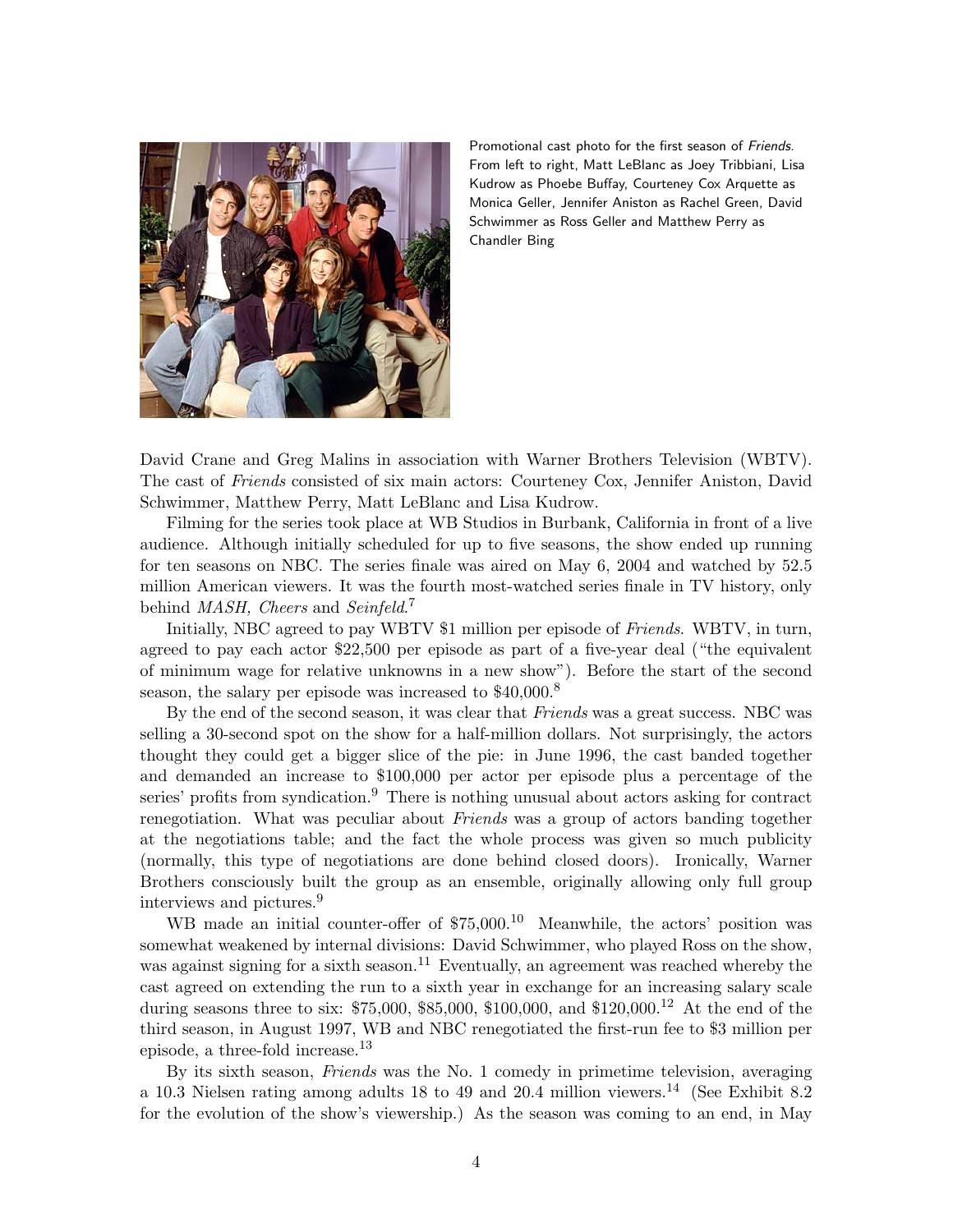#### Figure 8.2

The evolution of Friends: 1994–2002. Source: see Endnotes 7 and 8.



2000, WBTV, NBC and the cast began negotiations over a two-year, 48 episode extension. WB's initial offer to the actors was \$700,000. The cast, in turn, was asking for \$1 million per actor per episode. WB drew the line at \$750,000. Meanwhile, NBC made it clear that it was ready to lose the show, cutting promotional spots announcing the series finale which were set to air during NBC's Sunday coverage of the NBA playoffs. NBC execs set noon PST of Sunday, May 14, as a deadline to settle. At midnight on Saturday, just 12 hours before the deadline, an agreement was reached (and so the "finale" spots were obviously not shown). Warner Bros. agreed to pay each actor \$750,000 per episode. NBC's price tag, in turn, increased to \$5 million per episode (conditional on the entire cast staying with the show). $^{14}$ 

In December 2002, NBC, WB and the cast agreed on a further extension of the sitcom. This time each actor was to receive \$1 million per episode, a long way from the initial \$22,500. In addition, they were to continue receiving some portion of the show's syndication profits, a benefit they gained in 2000 (and is usually only given out to stars who have ownership rights in a show, like Jerry Seinfeld and Bill Cosby).<sup>9</sup> The price per episode, in turn, increased to a whopping \$10 million, the highest price paid per 30-minute episode in television history. Analysts doubted that NBC could make money paying such a high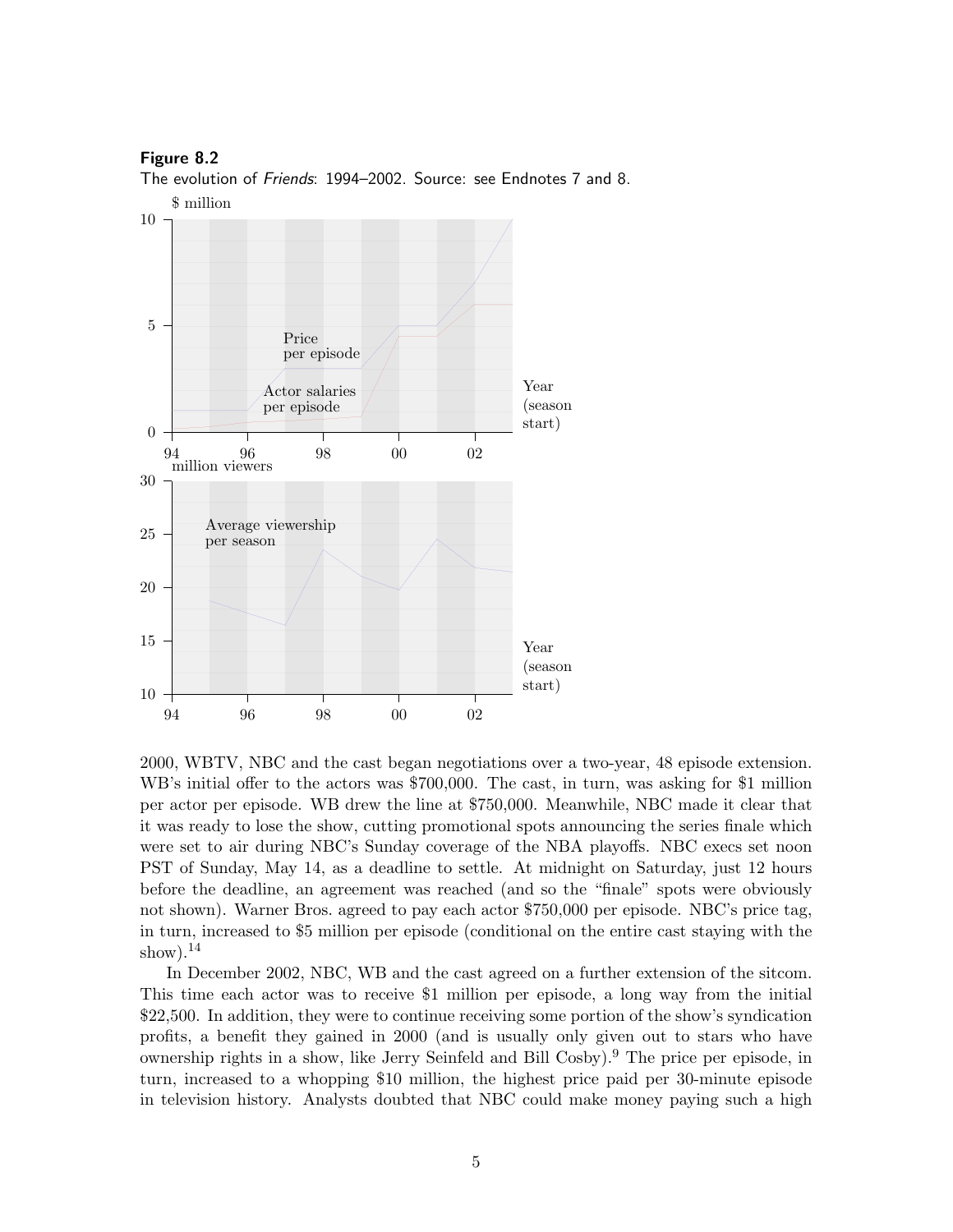#### Figure 8.3

Top TV actor deals.<sup>17</sup>

| Actor                                          | Show                               | Comments                                                                                                                                                                                                                                                                                      |
|------------------------------------------------|------------------------------------|-----------------------------------------------------------------------------------------------------------------------------------------------------------------------------------------------------------------------------------------------------------------------------------------------|
| Jerry Seinfeld                                 | Seinfeld<br>NBC, 1990-1998         | Doubled per-show rate of \$500,000 to \$1 million for<br>the ninth (and last) season in 1997.<br>Reportedly turned down a \$5 million per-episode<br>offer to continue the show for a 10th year.                                                                                              |
| Tim Allen                                      | Home Improvement<br>ABC, 1991-1999 | Threatened to leave seventh season if he didn't get<br>the same seven-figure salary in 1997 as Seinfeld.<br>Ended up besting Seinfeld by sealing a \$1.25 million<br>per-show deal - a \$900,000 increase from his<br>previous \$350,000 per-episode rate.                                    |
| Paul Reiser, Helen<br>Hunt                     | Mad About You<br>NBC, 1992-1999    | Hinted that they might not return for a seventh<br>season. NBC forked out a \$1 million per-episode<br>contract for each to stay $-$ and they did.                                                                                                                                            |
| Anthony Edwards,<br>Noah Wyle, Eriq<br>LaSalle | FR.<br>NBC, 1994-2009              | After the announced departure of fellow actor George<br>Clooney and the inking of a \$13 million-per-show<br>relicenscing deal between Warner Bros. and NBC in<br>early 1998, Edwards, Wyle and LaSalle all<br>renegotiated their pay $-$ and got \$350,000 to<br>\$400,000 each per episode. |

price tag; they rather saw the deal as a loss leader for the network ("the alternative — no 'Friends' on the NBC schedule for the first time since 1994 — would have been too painful to fathom at the network").<sup>1</sup> As for WBTV, while at times the price per episode barely covered salaries paid to actors, one must remember that there is more to life than first-runs. By the late 1990s, WB was already pocketing about \$4 million per episode in reruns only.<sup>8</sup> However, the salary figures reported above (and shown in Exhibit 8.2) do not include extra revenue from syndication, which the actors began receiving in 2000.<sup>9</sup>

In July 2004, NBC, announced that Matt LeBlanc, one of Friends cast members, would continue playing his Joey Tribbiani character in the spinoff comedy  $Joey^{15}$  The series premiered on September 9, 2004, in the former time slot of its parent series. Due to low ratings, the show was canceled mid-season in May 2006.<sup>16</sup>

## What does game theory have to say about this?

The cast of *Friends* is by no means a unique example of a small number of players capturing a substantial portion of the value at stake. Exhibit 8.3 provides a few additional examples. The contrast between these examples and the case of shows like Law  $\mathcal C$  Order suggests the question: when and why do some key players grab a big chunk of the pie?

Ronald Reagan is quoted as saying that "an economist is someone who sees something that works in practice and wonders if it would work in theory." What does an economist or better still, a game theorist — have to say about the creation and distribution of value in television? The answer is that there are two important, related principles which apply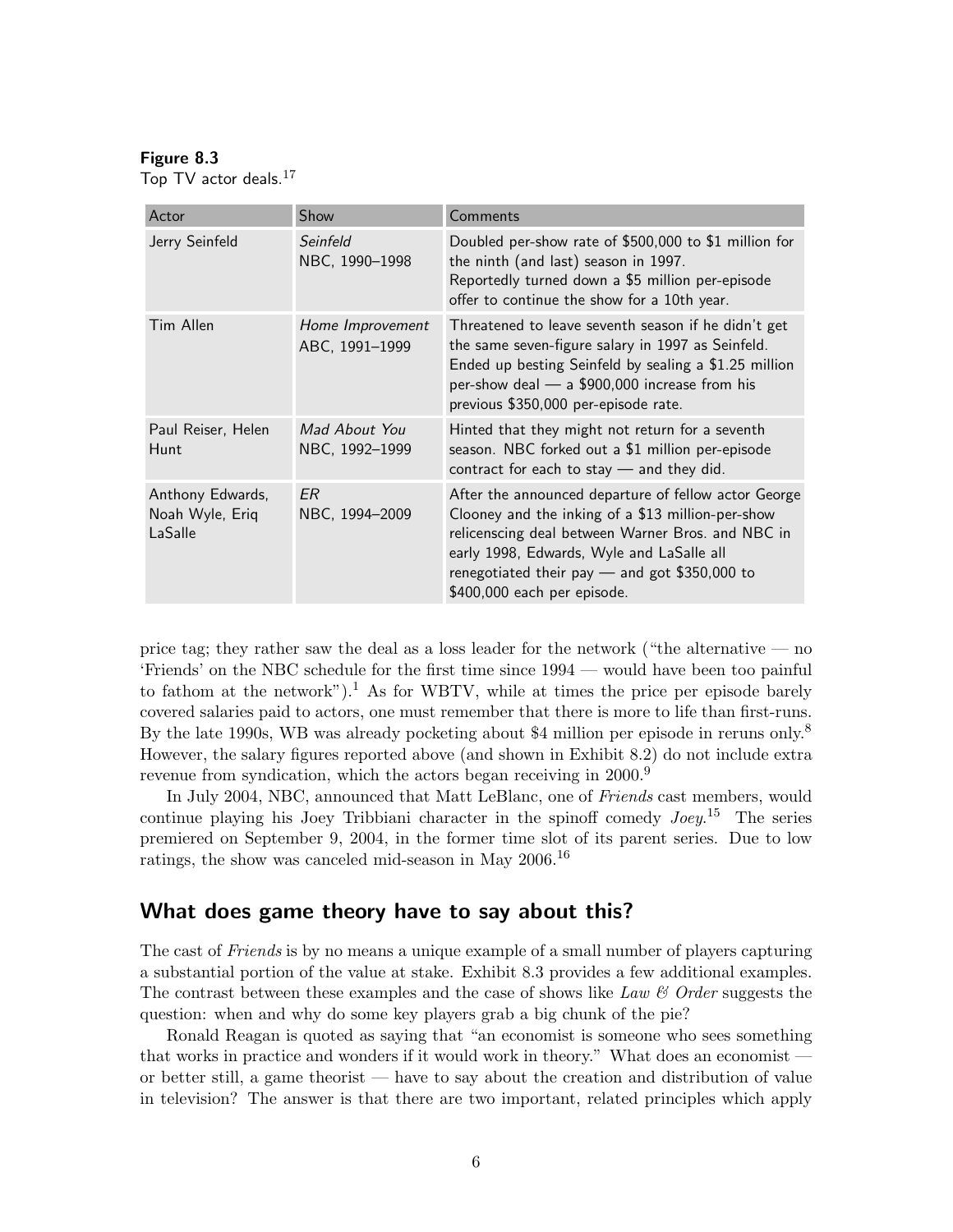in general and in the particular cases described above: (a) outside options and (b) added value. I next take each of these in turn.

 $\square$  **Outside option.** An important determinant of an actor's outside option is mobility from television to motion pictures. For example, actors such as Tom Hanks, Eddie Murphy, John Travolta, Michael Douglas, Bruce Willis and Jim Carrey were well known TV actors before they became movie stars. Not all actors translate easily to movies, NYPD Blues' David Caruso being one example. But the Hollywood outside option frequently increases an actor's bargaining power.<sup>18</sup> For example, in 1996, as George Clooney considered a switch from his star role in ER to a star role in the large screen (in Batman and Robin), an analyst commented:

Confirmation that bedside-manner specialist George Clooney will become the next Dark Knight is merely the latest in a wave of movie roles that have gone to primetime series stars — a trend that provides a bit of good news but potentially a whole lot more bad news for television executives and producers. The scant good news stems from a continued blurring of the lines between movies and TV and the understanding that a TV star who's watched by 30 million people each week can open a movie in a big way if even a small percentage of those viewers turn out the first weekend. That, in turn, may make movie stars more amenable to doing television, especially for pet projects, "message" movies or promotable celebrity guest shots. But if TV folk aren't careful, they may find themselves increasingly vulnerable to performers becoming antsy by virtue of their newfound stardom.<sup>18</sup>

 $\Box$  **Added value.** The idea of added value is the answer to questions like: Would life go on without me? Or, more specifically: What is the drop in value if a given player walks out of a deal? The idea is that, the greater the added value of a given player, the greater a slice he or she is able to get of the pie.

Many TV shows seem remarkably resilient to cast changes, which implies that actors have a relatively low added value and capture a relatively low share. In addition to Law  $\mathcal{C}$  Order, examples include Cheers and MASH, two shows that maintained a high level of success despite several changes in the line-up.

Television shows are remarkably resilient, demonstrated by how "Cheers" and "MASH" flourished despite cast changes ... Not all series can recover from such losses, however: Witness "Archie Bunker's Place," which never achieved the same appeal as "All in the Family"; "L.A. Law," which gradually slumped as its cast shifted; or "Wiseguy," which tried unsuccessfully to continue without star Ken Wahl.<sup>18</sup>

Game theory — and particulary combinatorial game theory — provides a formal framework with which to analyze these issues, that is, how a player's outside option and/or added value influences his or her payoff. The technical note Combinatorial-Form Games delves into these issues in greater detail, using as a motivation precisely the negotiations between actors, producer and network in the context of a TV show.